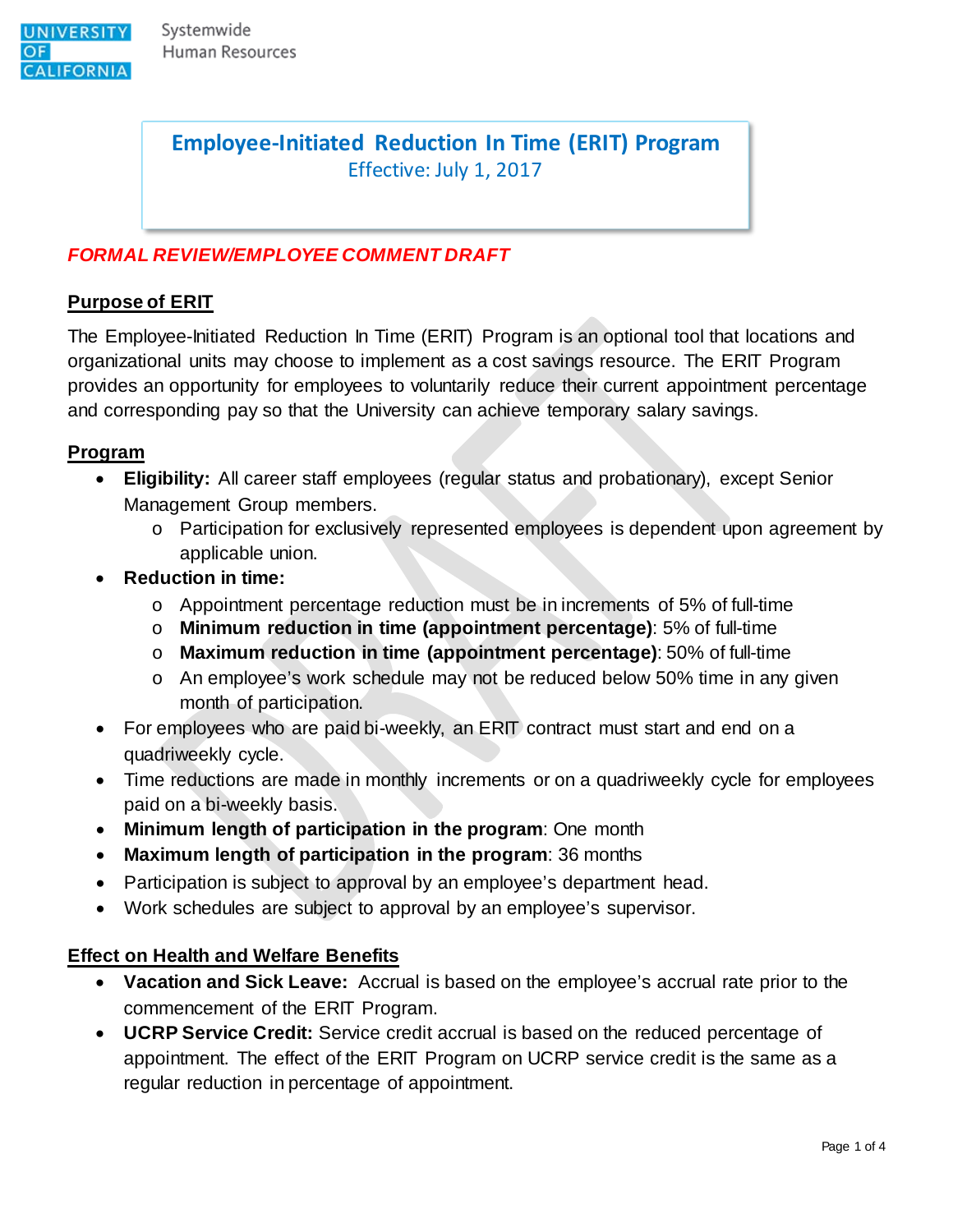- **UCRP:** Highest Average Plan Compensation (HAPC), which is used to calculate *[UCRP](http://ucnet.universityofcalifornia.edu/compensation-and-benefits/retirement-benefits/ucrp/eligibility.html)  [Monthly Retirement Income or Lump Sum Cashout](http://ucnet.universityofcalifornia.edu/compensation-and-benefits/retirement-benefits/ucrp/eligibility.html)*, is based on monthly Full-Time Equivalent Compensation and does not change as a result of participation in the ERIT Program.
- **Employee Pre-Tax Contributions to UCRP:** Based on the reduced salary.
- **UCRP Pre-Retirement Survivor Income, Death Benefits for Members who became active before October 1, 1990, and Disability Income:** Based on the final salary, which is adjusted to reflect the average percent of time on pay status during the preceding 36 months if an employee dies or becomes disabled while, or within 12 months of, participating in the ERIT program.
- **Defined Contribution Plan, Tax-Deferred 403(b) Plan, and 457(b) Plan Deferred Compensation Plan:** If a participant's contributions are based on a percentage of compensation, the contributions during ERIT will be lower. Participants may adjust their contribution amount or the percentage contributed to these plans at any time.
- **Health & Welfare Plans:** Eligibility for health and welfare benefits will not be affected by ERIT because an employee's percentage of time on pay status under ERIT cannot be reduced below 50% time.
- **Medical Contribution Base:** An employee's full-time salary rate on January 1 of the previous year or on the hire date (whichever is later) is used to determine the Medical Contribution Base (MCB) for the current year. The MCB will not be impacted by an ERIT reduction.
- **Disability Benefit Payments:** Disability benefit payments will be based on an ERIT participant's pre-ERIT salary. Premiums for the *[Voluntary Short-Term and/or Long-Term](http://ucnet.universityofcalifornia.edu/compensation-and-benefits/disability-life-accident/disability/index.html)  [Disability Plans](http://ucnet.universityofcalifornia.edu/compensation-and-benefits/disability-life-accident/disability/index.html)* will continue to be calculated on the full-time rate.
- **Workers Compensation Payments:** Disability benefit payments received from Workers Compensation coverage will be based on an ERIT participant's ERIT salary. If an employee elects to supplement his or her Workers Compensation disability benefit payments with sick and/or vacation leave accruals, upon exhaustion of sick leave, extended sick leave benefit payments will become available. Departments will supplement these payments so that the aggregate benefit is equivalent to what would have been received if the payment were based on the pre-ERIT salary.
- **Life Insurance:** *[Supplemental and Dependent Life Insurance](http://ucnet.universityofcalifornia.edu/compensation-and-benefits/disability-life-accident/life-insurance/index.html)* will not be impacted by participation in ERIT – premiums and coverage will continue to be based on your full-time salary rate. *[Basic Life insurance](http://ucnet.universityofcalifornia.edu/compensation-and-benefits/disability-life-accident/life-insurance/index.html)* will be calculated using your full-time salary rate and your pre-ERIT appointment percentage.
- **Dependent Care and Health Flexible Spending Accounts:** *[Dependent Care Flexible](http://ucnet.universityofcalifornia.edu/compensation-and-benefits/other-benefits/flexible-spending-accounts/)  [Spending Account \(DepCare FSA\)](http://ucnet.universityofcalifornia.edu/compensation-and-benefits/other-benefits/flexible-spending-accounts/)* and/or *[Health Flexible Spending Account \(Health FSA\)](http://ucnet.universityofcalifornia.edu/compensation-and-benefits/other-benefits/flexible-spending-accounts/)* contributions will continue at the same level unless the ERIT participant changes his or her election during a *Period of Initial Eligibility (PIE)* or an open enrollment period.
- **Social Security and Unemployment Benefits:** Since Social Security and Unemployment Insurance benefits are calculated based on earnings, these benefits may be lower.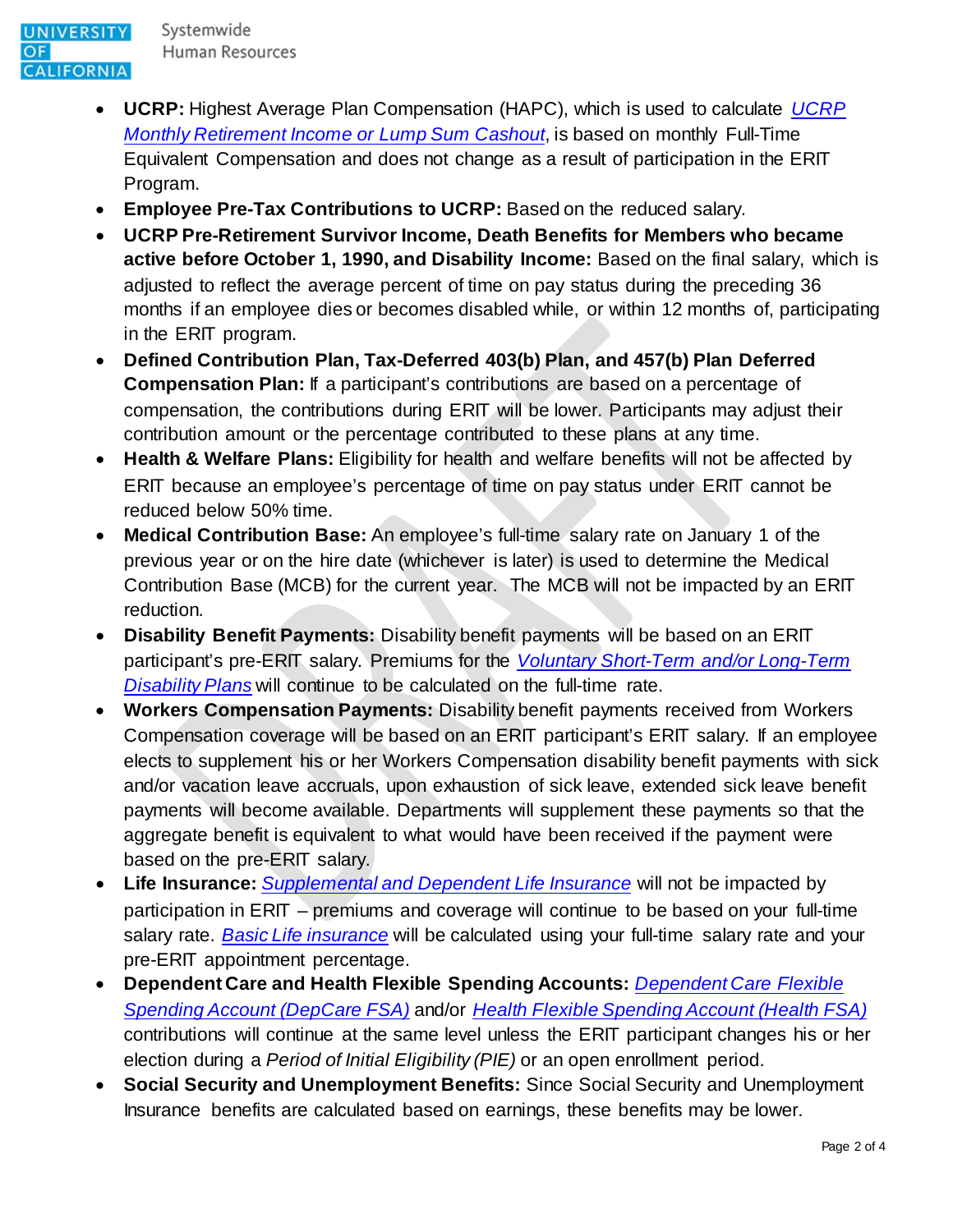# **Other Considerations**

- **Holiday Pay:** Holiday pay will be prorated based on the employee's ERIT appointment percentage.
- **Temporary Reduction in Time:** Employees whose time was temporarily reduced either voluntarily or involuntarily prior to ERIT may request to participate in ERIT. Such employees may participate at their pre-ERIT reduced percentage time, subject to the requirement that their percentage time is at least 50% of full-time. Employees who receive notice of a temporary reduction in time also may request to participate in ERIT at the reduced percentage of time, provided that their reduced time is at least 50% of full-time.
- **Part-Time Employees:** Employees whose regular appointments are part-time appointments may participate in ERIT, provided that they reduce their time under ERIT at least 5% of fulltime and that their appointment percentage under ERIT is at least 50%.
- **Indefinite Layoff or Reduction in Time:** In the event of a layoff or involuntary reduction in time, should one become necessary while an employee is participating in ERIT, participants will be granted right to recall and right to reemployment according to the ERIT participant's pre-ERIT percentage of time, or severance according to the ERIT participant's pre-ERIT percentage of time and salary.
- **Seniority for Indefinite Layoff:** Seniority for purposes of determining the order of indefinite layoff will be maintained in accordance with a participant's percentage of appointment before ERIT. If an employee's position is being considered for layoff during ERIT, the employee's seniority will be calculated based on the percentage of appointment before ERIT.
- **Transfer or Promotion to Another Position:** If an employee is transferred or promoted to another position in the same or different department, continued participation in ERIT will be subject to approval by the new department head.
- **Exempt Employees:** Although exempt employees normally are expected to work their appointment percentage, greater emphasis is placed on meeting the responsibilities of the employee's position than on working a specified number of hours. Therefore, it is important that supervisors make appropriate workload adjustments for exempt employees who participate in ERIT.

# • **Exempt/Non-Exempt Status**

Exempt employees participating in ERIT may become non-exempt if their resulting salary falls below the Fair Labor Standards Act (FLSA) salary threshold. Both the manager and employee should consider the impact of becoming non-exempt on the employee's overtime eligibility, time reporting and pay dates.

• **Time Off Pay Status:** Time off pay status, such as a leave without pay or a temporary layoff, will not automatically terminate or extend an ERIT contract. The department head will determine whether an employee's ERIT contract will be terminated or extended.